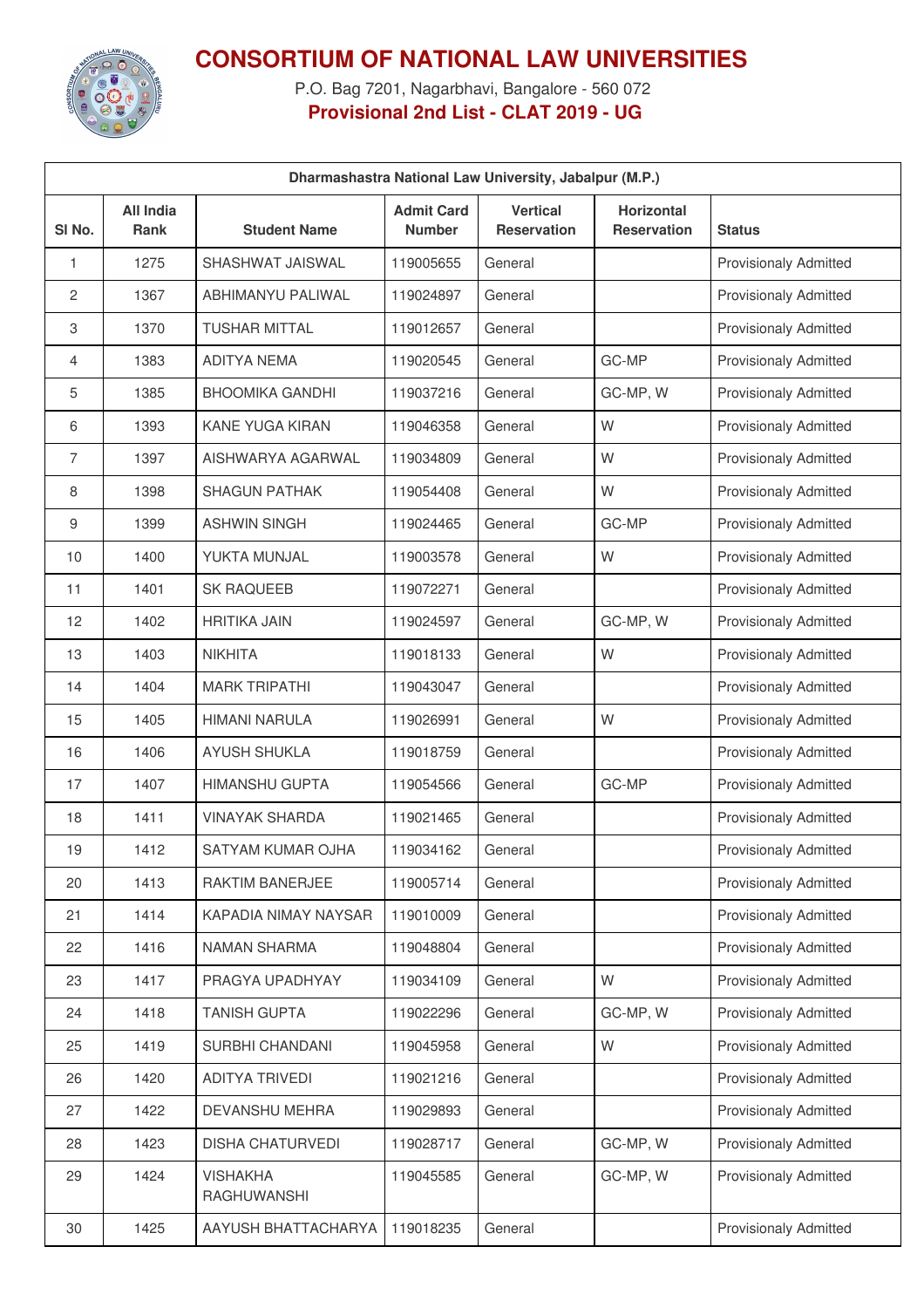| Dharmashastra National Law University, Jabalpur (M.P.) |                                 |                                         |                                    |                                       |                                  |                              |  |  |
|--------------------------------------------------------|---------------------------------|-----------------------------------------|------------------------------------|---------------------------------------|----------------------------------|------------------------------|--|--|
| SI No.                                                 | <b>All India</b><br><b>Rank</b> | <b>Student Name</b>                     | <b>Admit Card</b><br><b>Number</b> | <b>Vertical</b><br><b>Reservation</b> | Horizontal<br><b>Reservation</b> | <b>Status</b>                |  |  |
| 31                                                     | 1426                            | <b>NEHA PANDEY</b>                      | 119013287                          | General                               | W                                | <b>Provisionaly Admitted</b> |  |  |
| 32                                                     | 1427                            | <b>ANSHU</b>                            | 119004750                          | General                               |                                  | <b>Provisionaly Admitted</b> |  |  |
| 33                                                     | 1428                            | <b>TANISH GOYAL</b>                     | 119038151                          | General                               |                                  | <b>Provisionaly Admitted</b> |  |  |
| 34                                                     | 1429                            | <b>ARUN PRATAP SINGH</b>                | 119029727                          | General                               |                                  | <b>Provisionaly Admitted</b> |  |  |
| 35                                                     | 1430                            | <b>ANKITA BANSAL</b>                    | 119046843                          | General                               | W                                | <b>Provisionaly Admitted</b> |  |  |
| 36                                                     | 1432                            | <b>RANJIT MATHEW JACOB</b>              | 119023057                          | General                               |                                  | Provisionaly Admitted        |  |  |
| 37                                                     | 1433                            | PREMENDRA KUMAR                         | 119034134                          | General                               |                                  | <b>Provisionaly Admitted</b> |  |  |
| 38                                                     | 1434                            | <b>HEMA MODI</b>                        | 119028412                          | General                               | W                                | <b>Provisionaly Admitted</b> |  |  |
| 39                                                     | 1435                            | <b>SHIVANGI GOYAL</b>                   | 119032090                          | General                               | W                                | <b>Provisionaly Admitted</b> |  |  |
| 40                                                     | 1436                            | POOJAL AGARWAL                          | 119008259                          | General                               | W                                | Provisionaly Admitted        |  |  |
| 41                                                     | 1437                            | <b>DISHANI BAKSHI</b>                   | 119004599                          | General                               | W                                | <b>Provisionaly Admitted</b> |  |  |
| 42                                                     | 1439                            | <b>LOVNEESH</b>                         | 119011423                          | General                               |                                  | <b>Provisionaly Admitted</b> |  |  |
| 43                                                     | 1441                            | <b>AYUSH AGRAWAL</b>                    | 119052059                          | General                               |                                  | <b>Provisionaly Admitted</b> |  |  |
| 44                                                     | 1442                            | <b>SHIVAM SARIN</b>                     | 119012536                          | General                               |                                  | <b>Provisionaly Admitted</b> |  |  |
| 45                                                     | 1443                            | <b>ABHISHEK</b>                         | 119071036                          | General                               |                                  | <b>Provisionaly Admitted</b> |  |  |
| 46                                                     | 1444                            | NIRANJANA M S NAIR                      | 119026036                          | General                               | W                                | <b>Provisionaly Admitted</b> |  |  |
| 47                                                     | 1446                            | ADITYA PRATAP SINGH                     | 119032977                          | General                               |                                  | <b>Provisionaly Admitted</b> |  |  |
| 48                                                     | 1447                            | <b>BHAGAT SUKHADA</b><br><b>PRAKASH</b> | 119033624                          | General                               | W                                | <b>Provisionaly Admitted</b> |  |  |
| 49                                                     | 1448                            | YASH TIWARI                             | 119020399                          | General                               | GC-MP*                           | <b>Provisionaly Admitted</b> |  |  |
| 50                                                     | 1453                            | SANYA DHAKAD                            | 119000252                          | General                               | GC-MP*, W                        | <b>Provisionaly Admitted</b> |  |  |
| 51                                                     | 1472                            | PALAK DWIVEDI                           | 119036846                          | General                               | GC-MP*, W                        | <b>Provisionaly Admitted</b> |  |  |
| 52                                                     | 1480                            | KULDEEP SINGH SENGAR                    | 119041386                          | General                               | GC-MP*                           | <b>Provisionaly Admitted</b> |  |  |
| 53                                                     | 1483                            | PREETI KUSHWAH                          | 119009987                          | General                               | GC-MP*, W                        | <b>Provisionaly Admitted</b> |  |  |
| 54                                                     | 1484                            | <b>MANAS NEMA</b>                       | 119025040                          | General                               | GC-MP*                           | <b>Provisionaly Admitted</b> |  |  |
| 55                                                     | 1502                            | RICHA GUPTA                             | 119043517                          | General                               | GC-MP*, W                        | <b>Provisionaly Admitted</b> |  |  |
| 56                                                     | 1503                            | KARTIK PENDHARKAR                       | 119040620                          | General                               | GC-MP*                           | <b>Provisionaly Admitted</b> |  |  |
| 57                                                     | 1525                            | <b>GURKEERAT SINGH</b>                  | 119014066                          | General                               | GC-MP*                           | <b>Provisionaly Admitted</b> |  |  |
| 58                                                     | 1865                            | SHELAL LODHI RAJPUT                     | 119016846                          | OBC-MP                                |                                  | Provisionaly Admitted        |  |  |
| 59                                                     | 1905                            | ANUJ VISHWAKARMA                        | 119033784                          | OBC-MP                                |                                  | <b>Provisionaly Admitted</b> |  |  |
| 60                                                     | 11271                           | AMAN SIWASIYA                           | 119022610                          | SC                                    |                                  | <b>Provisionaly Admitted</b> |  |  |
| 61                                                     | 11661                           | ABHIMANYU ARYA                          | 119005156                          | SC                                    |                                  | <b>Provisionaly Admitted</b> |  |  |
| 62                                                     | 11665                           | <b>RAMAN</b>                            | 119062083                          | SC                                    |                                  | Provisionaly Admitted        |  |  |
| 63                                                     | 11827                           | NIKITA DHANAJI KAMBLE                   | 119058858                          | SC                                    | W                                | Provisionaly Admitted        |  |  |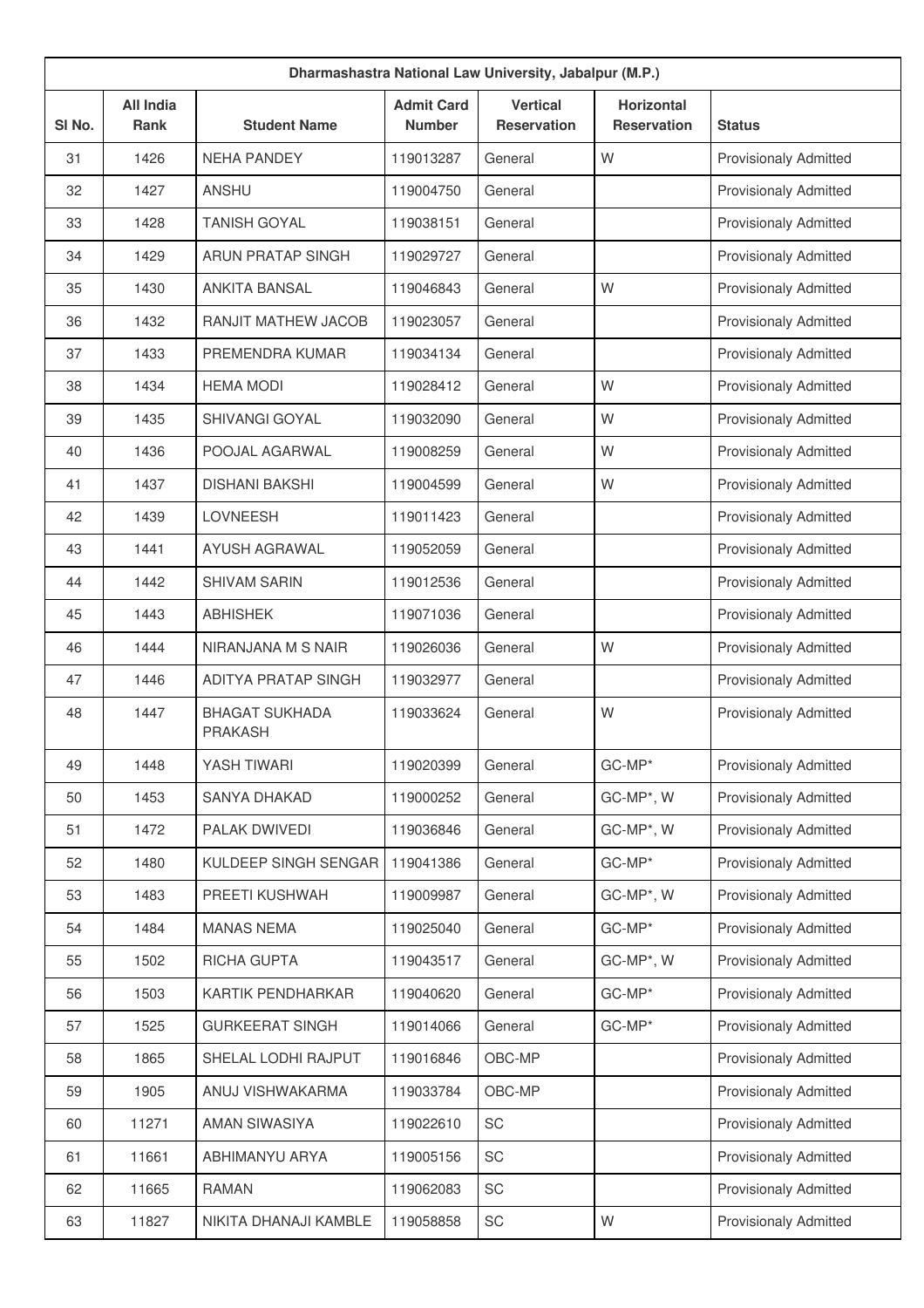| Dharmashastra National Law University, Jabalpur (M.P.) |                          |                                          |                                    |                                       |                                  |                              |  |  |
|--------------------------------------------------------|--------------------------|------------------------------------------|------------------------------------|---------------------------------------|----------------------------------|------------------------------|--|--|
| SI <sub>No.</sub>                                      | All India<br><b>Rank</b> | <b>Student Name</b>                      | <b>Admit Card</b><br><b>Number</b> | <b>Vertical</b><br><b>Reservation</b> | Horizontal<br><b>Reservation</b> | <b>Status</b>                |  |  |
| 64                                                     | 14121                    | NISHKA SINGH                             | 119032086                          | SC-MP                                 | W                                | <b>Provisionaly Admitted</b> |  |  |
| 65                                                     | 14155                    | <b>ARPIT PANTHI</b>                      | 119038226                          | SC-MP                                 |                                  | <b>Provisionaly Admitted</b> |  |  |
| 66                                                     | 14789                    | <b>OCINE AHIRWAR</b>                     | 119056559                          | SC-MP                                 | W                                | <b>Provisionaly Admitted</b> |  |  |
| 67                                                     | 14897                    | <b>UDDISHRAJ CHAWLA</b>                  | 119012354                          | SC-MP                                 |                                  | <b>Provisionaly Admitted</b> |  |  |
| 68                                                     | 15074                    | <b>VINAY KUMAR CHANDEL</b>               | 119034708                          | SC-MP                                 |                                  | <b>Provisionaly Admitted</b> |  |  |
| 69                                                     | 15569                    | <b>HARSH</b>                             | 119033452                          | SC-MP                                 |                                  | <b>Provisionaly Admitted</b> |  |  |
| 70                                                     | 18327                    | <b>DHRUV MEENA</b>                       | 119027463                          | <b>ST</b>                             |                                  | <b>Provisionaly Admitted</b> |  |  |
| 71                                                     | 19587                    | <b>BHAVIN MANHAR</b><br><b>TALAVIA</b>   | 119011044                          | <b>ST</b>                             |                                  | <b>Provisionaly Admitted</b> |  |  |
| 72                                                     | 20281                    | <b>MONIKA MEENA</b>                      | 119048294                          | <b>ST</b>                             | W                                | <b>Provisionaly Admitted</b> |  |  |
| 73                                                     | 20359                    | <b>KAVYA K TOLIA</b>                     | 119074234                          | <b>ST</b>                             | W                                | <b>Provisionaly Admitted</b> |  |  |
| 74                                                     | 29346                    | <b>JYOTIRMAY DHURVE</b>                  | 119029827                          | ST-MP                                 |                                  | <b>Provisionaly Admitted</b> |  |  |
| 75                                                     | 29678                    | <b>ANKIT DHURVE</b>                      | 119045841                          | ST-MP                                 |                                  | <b>Provisionaly Admitted</b> |  |  |
| 76                                                     | 29935                    | <b>VIKAS RAJ MINJ</b>                    | 119035269                          | ST-MP                                 |                                  | <b>Provisionaly Admitted</b> |  |  |
| 77                                                     | 29968                    | SHIVAM KUMAR INWATI                      | 119021075                          | ST-MP                                 |                                  | <b>Provisionaly Admitted</b> |  |  |
| 78                                                     | 30551                    | <b>VIPASHA DEVDA</b>                     | 119042105                          | ST-MP                                 | W                                | <b>Provisionaly Admitted</b> |  |  |
| 79                                                     | 30634                    | <b>AAYARSH SHREY</b><br><b>MANOHAR</b>   | 119045236                          | ST-MP                                 |                                  | <b>Provisionaly Admitted</b> |  |  |
| 80                                                     | 33720                    | <b>ANJALI BHASKAR</b>                    | 119057362                          | SC-MP                                 | PWD*, W                          | <b>Provisionaly Admitted</b> |  |  |
| 81                                                     | 34494                    | <b>DIVYANSHI SINGH</b><br><b>RATHORE</b> | 119056437                          | General                               | PWD*, W                          | <b>Provisionaly Admitted</b> |  |  |
| 82                                                     | 37240                    | <b>ALKA JOSHI</b>                        | 119016228                          | General                               | PWD*, W                          | <b>Provisionaly Admitted</b> |  |  |

## **Status of provisionally admitted students in the first list - UG**

| Dharmashastra National Law University, Jabalpur (M.P.) |                          |                           |                                    |                                       |                                         |                    |  |  |
|--------------------------------------------------------|--------------------------|---------------------------|------------------------------------|---------------------------------------|-----------------------------------------|--------------------|--|--|
| SI <sub>No.</sub>                                      | All India<br><b>Rank</b> | <b>Student Name</b>       | <b>Admit Card</b><br><b>Number</b> | <b>Vertical</b><br><b>Reservation</b> | <b>Horizontal</b><br><b>Reservation</b> | <b>Status</b>      |  |  |
|                                                        | 577                      | MANYA JAIN                | 119023573                          | General                               | GC-MP, W                                | Sought Upgradation |  |  |
| $\overline{2}$                                         | 888                      | <b>ASTIK TRIPATHI</b>     | 119021064                          | General                               | GC-MP                                   | Vacant             |  |  |
| 3                                                      | 953                      | <b>PANKHURI TIWARI</b>    | 119034063                          | General                               | GC-MP, W                                | Sought Upgradation |  |  |
| 4                                                      | 991                      | SOUMILJIT SINGH GILL      | 119035450                          | General                               |                                         | Sought Upgradation |  |  |
| 5                                                      | 1021                     | <b>SHIVANSHU TRIPATHI</b> | 119011598                          | General                               |                                         | Vacant             |  |  |
| 6                                                      | 1061                     | <b>DAKSHITA</b>           | 119007846                          | General                               | W                                       | Vacant             |  |  |
| 7                                                      | 1079                     | MUSKAN KHANDELWAL         | 119027455                          | General                               | GC-MP, W                                | Vacant             |  |  |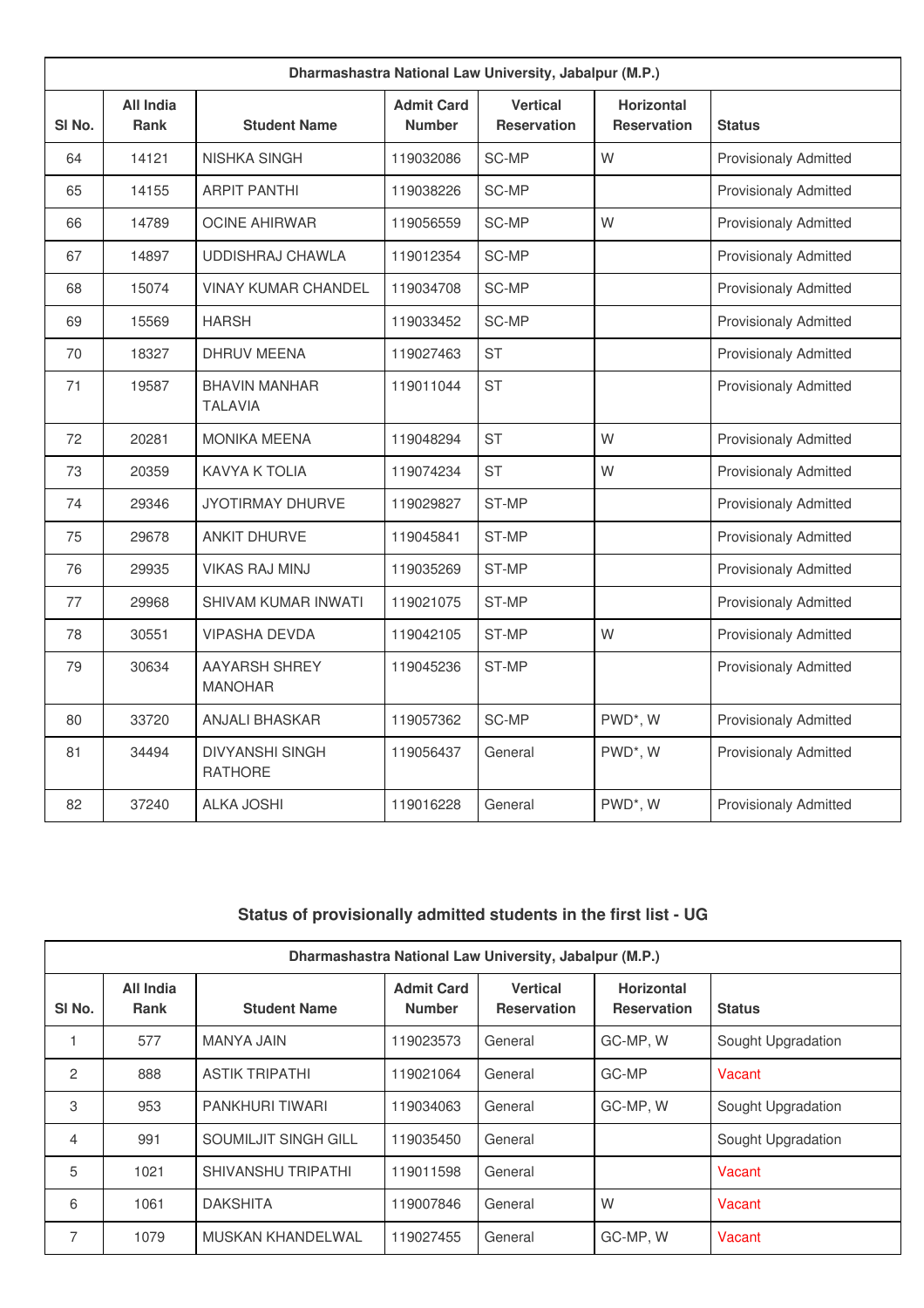| Dharmashastra National Law University, Jabalpur (M.P.) |                                 |                                    |                                    |                                       |                                         |                              |  |  |
|--------------------------------------------------------|---------------------------------|------------------------------------|------------------------------------|---------------------------------------|-----------------------------------------|------------------------------|--|--|
| SI No.                                                 | <b>All India</b><br><b>Rank</b> | <b>Student Name</b>                | <b>Admit Card</b><br><b>Number</b> | <b>Vertical</b><br><b>Reservation</b> | <b>Horizontal</b><br><b>Reservation</b> | <b>Status</b>                |  |  |
| 8                                                      | 1091                            | ANUSHKA AJAY                       | 119036038                          | General                               | GC-MP, W                                | Vacant                       |  |  |
| 9                                                      | 1093                            | <b>MADHAV CHADHA</b>               | 119040034                          | General                               |                                         | Vacant                       |  |  |
| 10                                                     | 1109                            | <b>MEGHA JAIN</b>                  | 119014201                          | General                               | W                                       | Vacant                       |  |  |
| 11                                                     | 1122                            | <b>MAHIMA AGRAWAL</b>              | 119021649                          | General                               | W                                       | Vacant                       |  |  |
| 12                                                     | 1138                            | SHREYA SHITALKUMAR<br><b>PATNI</b> | 119031474                          | General                               | W                                       | Vacant                       |  |  |
| 13                                                     | 1147                            | SRIVIDHYA REJIL                    | 119036774                          | General                               | W                                       | Vacant                       |  |  |
| 14                                                     | 1165                            | <b>UTKARSH VYAS</b>                | 119017043                          | General                               | GC-MP                                   | Vacant                       |  |  |
| 15                                                     | 1182                            | HARSHITHA SWARNA                   | 119007267                          | General                               | W                                       | Vacant                       |  |  |
| 16                                                     | 1187                            | KUSHAGRA PANDYA                    | 119040689                          | General                               | GC-MP                                   | Vacant                       |  |  |
| 17                                                     | 1193                            | SHATAKSHI ARYA                     | 119051798                          | General                               | GC-MP, W                                | Vacant                       |  |  |
| 18                                                     | 1196                            | SONAREKHA RAY                      | 119034966                          | General                               | W                                       | Vacant                       |  |  |
| 19                                                     | 1199                            | <b>APEKSHA TYAGI</b>               | 119020370                          | General                               | GC-MP, W                                | Sought Upgradation           |  |  |
| 20                                                     | 1214                            | ADITYA NARAYAN JOSHI               | 119016373                          | General                               | GC-MP                                   | Sought Upgradation           |  |  |
| 21                                                     | 1217                            | <b>SAGAR SANJAY</b>                | 119006982                          | General                               |                                         | Vacant                       |  |  |
| 22                                                     | 1226                            | AMOOLYA.C                          | 119005110                          | General                               | W                                       | Vacant                       |  |  |
| 23                                                     | 1227                            | <b>SHAGUN KANODIA</b>              | 119027362                          | General                               | W                                       | Vacant                       |  |  |
| 24                                                     | 1228                            | <b>TISYA BAGCHI</b>                | 119003136                          | General                               | W                                       | Vacant                       |  |  |
| 25                                                     | 1229                            | <b>KARTIK AJAY SINGH</b>           | 119031835                          | General                               |                                         | Vacant                       |  |  |
| 26                                                     | 1230                            | SHUKLA SHWETA<br><b>BHOOSHAN</b>   | 119039620                          | General                               | W                                       | Vacant                       |  |  |
| 27                                                     | 1231                            | KARAN SINGH TOMAR                  | 119027666                          | General                               | GC-MP                                   | Vacant                       |  |  |
| 28                                                     | 1232                            | VISHNU RAO BEEDU                   | 119029984                          | General                               |                                         | Vacant                       |  |  |
| 29                                                     | 1233                            | PULKIT TANEJA                      | 119023840                          | General                               |                                         | Vacant                       |  |  |
| 30                                                     | 1234                            | MONUSHA NAMBIAR                    | 119004489                          | General                               | W                                       | Vacant                       |  |  |
| 31                                                     | 1236                            | <b>VEER VIKRAM SINGH</b>           | 119007603                          | General                               |                                         | Vacant                       |  |  |
| 32                                                     | 1237                            | <b>AVIRUKT RAJEEV</b>              | 119039302                          | General                               |                                         | Vacant                       |  |  |
| 33                                                     | 1238                            | <b>ATUL CHAUBEY</b>                | 119034573                          | General                               |                                         | Vacant                       |  |  |
| 34                                                     | 1239                            | PRIYA GUPTA                        | 119039587                          | General                               | GC-MP, W                                | Vacant                       |  |  |
| 35                                                     | 1240                            | ABHIGYA SINGH                      | 119009345                          | General                               | W                                       | Vacant                       |  |  |
| 36                                                     | 1241                            | <b>JHEEL GUPTA</b>                 | 119030202                          | General                               | GC-MP, W                                | <b>Provisionaly Admitted</b> |  |  |
| 37                                                     | 1243                            | <b>AYUSHMAN SOMANI</b>             | 119031375                          | General                               | GC-MP                                   | Vacant                       |  |  |
| 38                                                     | 1244                            | <b>DEVVRAT SINGH</b>               | 119035638                          | General                               |                                         | Vacant                       |  |  |
| 39                                                     | 1245                            | SAUBHAGYAA MISHRA                  | 119036197                          | General                               | GC-MP, W                                | <b>Provisionaly Admitted</b> |  |  |
| 40                                                     | 1246                            | AKSHITA THAPA                      | 119037768                          | General                               | W                                       | Vacant                       |  |  |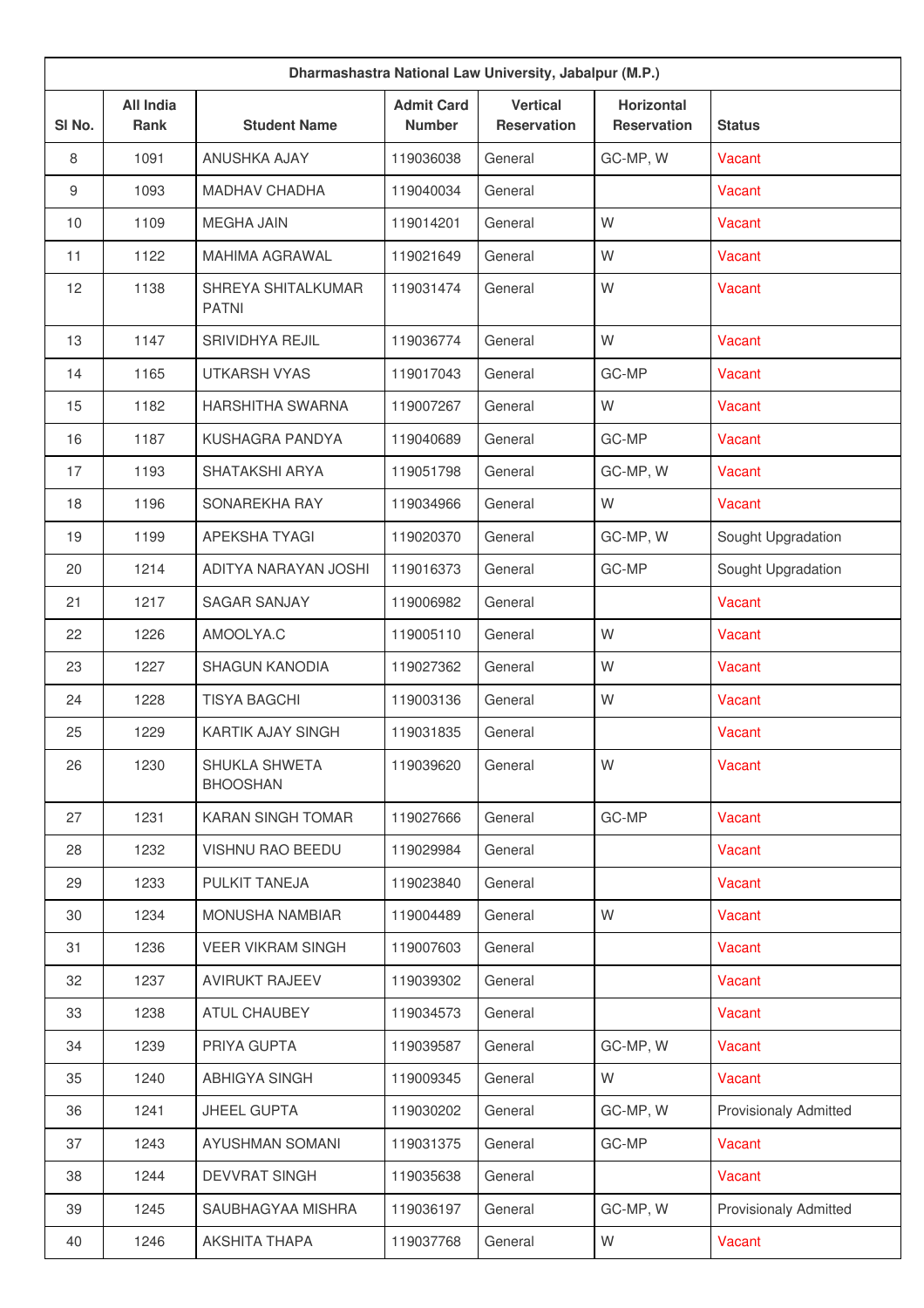| Dharmashastra National Law University, Jabalpur (M.P.) |                          |                                        |                                    |                                       |                                         |                              |  |  |
|--------------------------------------------------------|--------------------------|----------------------------------------|------------------------------------|---------------------------------------|-----------------------------------------|------------------------------|--|--|
| SI No.                                                 | <b>All India</b><br>Rank | <b>Student Name</b>                    | <b>Admit Card</b><br><b>Number</b> | <b>Vertical</b><br><b>Reservation</b> | <b>Horizontal</b><br><b>Reservation</b> | <b>Status</b>                |  |  |
| 41                                                     | 1247                     | <b>RAJAT KUMAR GARG</b>                | 119023638                          | General                               |                                         | Vacant                       |  |  |
| 42                                                     | 1248                     | <b>SHIVANGI SINHA</b>                  | 119060215                          | General                               | W                                       | Sought Upgradation           |  |  |
| 43                                                     | 1249                     | SYED ALWAZ ASIF                        | 119001304                          | General                               |                                         | Vacant                       |  |  |
| 44                                                     | 1251                     | <b>ALOK KUMAR</b>                      | 119054754                          | General                               |                                         | Vacant                       |  |  |
| 45                                                     | 1252                     | <b>VRINDA JAIN</b>                     | 119005561                          | General                               | W                                       | Sought Upgradation           |  |  |
| 46                                                     | 1253                     | <b>SARTHAK GARG</b>                    | 119071285                          | General                               |                                         | Vacant                       |  |  |
| 47                                                     | 1254                     | <b>JAGDISH PRADHAN</b>                 | 119030729                          | General                               |                                         | Vacant                       |  |  |
| 48                                                     | 1255                     | <b>TANUJ SHARMA</b>                    | 119027366                          | General                               |                                         | <b>Vacant</b>                |  |  |
| 49                                                     | 1256                     | <b>ADITI</b>                           | 119003091                          | General                               | W                                       | Vacant                       |  |  |
| 50                                                     | 1257                     | PRASHANSA SINGH                        | 119020273                          | General                               | W                                       | Vacant                       |  |  |
| 51                                                     | 1258                     | AARCHIE CHATURVEDI                     | 119008648                          | General                               | W                                       | Vacant                       |  |  |
| 52                                                     | 1259                     | <b>MUSKAN PATODIA</b>                  | 119019880                          | General                               | W                                       | Vacant                       |  |  |
| 53                                                     | 1261                     | MOHAK AGARWAL                          | 119001631                          | General                               |                                         | Vacant                       |  |  |
| 54                                                     | 1262                     | <b>VANJUL SINHA</b>                    | 119013087                          | General                               |                                         | Vacant                       |  |  |
| 55                                                     | 1263                     | PRIYANSHU JHA                          | 119015972                          | General                               |                                         | Vacant                       |  |  |
| 56                                                     | 1265                     | KRISHNA AGARWAL                        | 119005854                          | General                               | GC-MP*, W                               | Vacant                       |  |  |
| 57                                                     | 1270                     | SIDDHANT TIWARI                        | 119017946                          | General                               | GC-MP*                                  | Vacant                       |  |  |
| 58                                                     | 1274                     | <b>GURUPAL SINGH GILL</b>              | 119040346                          | General                               | GC-MP*                                  | Vacant                       |  |  |
| 59                                                     | 1276                     | <b>MANSI TIWARI</b>                    | 119023303                          | General                               | GC-MP*, W                               | Vacant                       |  |  |
| 60                                                     | 1285                     | SHRADDHA VERMA                         | 119022755                          | General                               | GC-MP*, W                               | <b>Provisionaly Admitted</b> |  |  |
| 61                                                     | 1300                     | <b>BRAHMA PRAKASH</b><br><b>MISHRA</b> | 119028926                          | General                               | GC-MP*                                  | <b>Vacant</b>                |  |  |
| 62                                                     | 1317                     | <b>GAURI RAJPUROHIT</b>                | 119023435                          | General                               | GC-MP*, W                               | Provisionaly Admitted        |  |  |
| 63                                                     | 1328                     | AAKANKSHA SINGH                        | 119047430                          | General                               | GC-MP*, W                               | Vacant                       |  |  |
| 64                                                     | 1330                     | <b>INDUJA SHARMA</b>                   | 119023484                          | General                               | GC-MP*, W                               | Sought Upgradation           |  |  |
| 65                                                     | 1331                     | ASEEMA CHOUDHARY                       | 119011817                          | General                               | GC-MP*, W                               | Vacant                       |  |  |
| 66                                                     | 1337                     | <b>BIMLENDU TRIPATHI</b>               | 119024670                          | General                               | GC-MP*                                  | <b>Provisionaly Admitted</b> |  |  |
| 67                                                     | 1342                     | ANUSHKA AWASTHI                        | 119029780                          | General                               | GC-MP*, W                               | Vacant                       |  |  |
| 68                                                     | 1353                     | NAMRATA GANDHI                         | 119031305                          | General                               | GC-MP*, W                               | Vacant                       |  |  |
| 69                                                     | 1356                     | <b>ANJALI RAI</b>                      | 119018159                          | General                               | GC-MP*, W                               | <b>Provisionaly Admitted</b> |  |  |
| 70                                                     | 1364                     | DHEERENDRA SINGH<br><b>TOMAR</b>       | 119029189                          | General                               | GC-MP*                                  | Vacant                       |  |  |
| 71                                                     | 1489                     | <b>DUSHYANT SINGH</b><br><b>KAURAV</b> | 119031273                          | OBC-MP                                |                                         | <b>Provisionaly Admitted</b> |  |  |
| 72                                                     | 1537                     | ABHISHEK KUMAR SHAH                    | 119045556                          | OBC-MP                                |                                         | <b>Provisionaly Admitted</b> |  |  |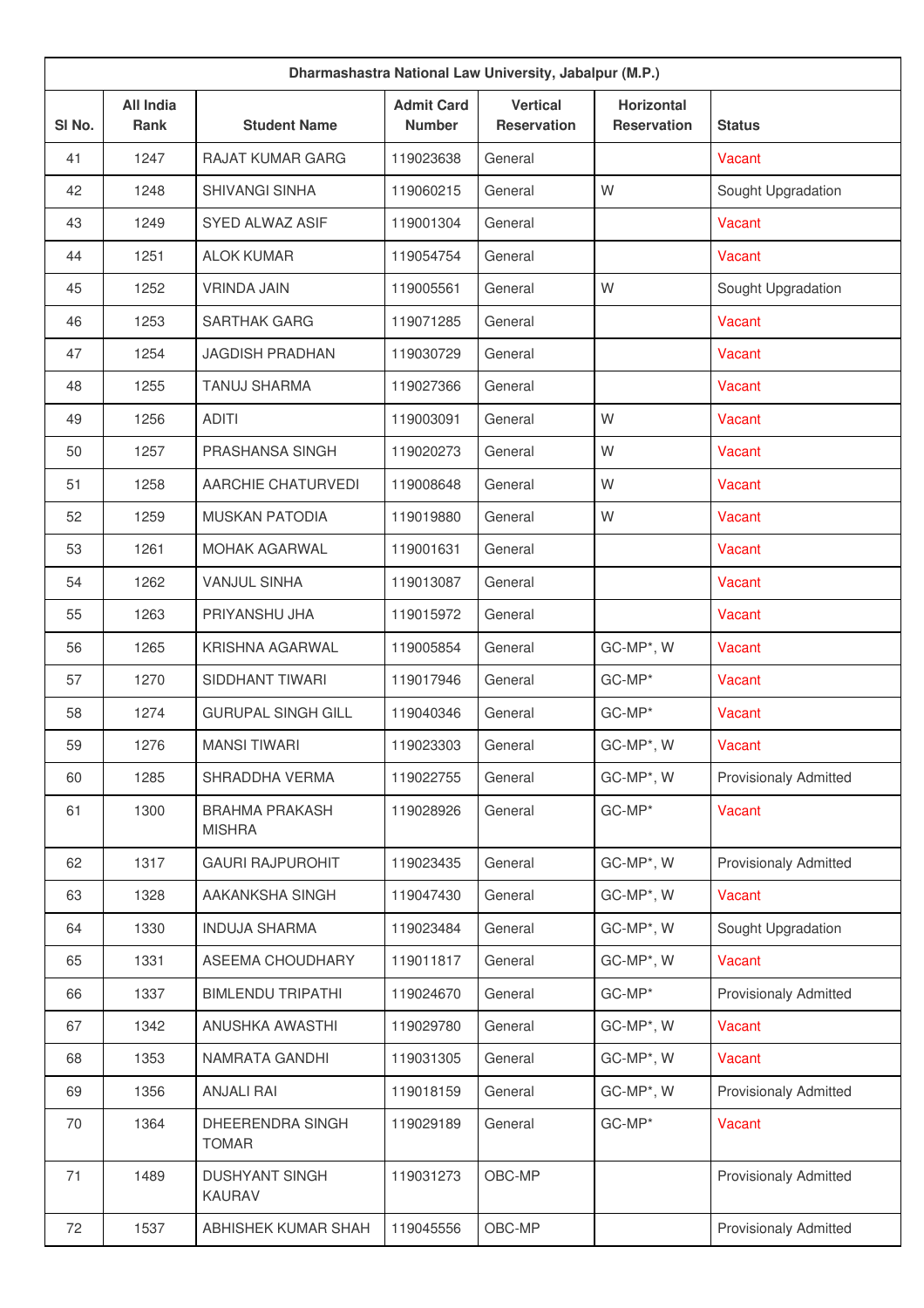| Dharmashastra National Law University, Jabalpur (M.P.) |                          |                                         |                                    |                                       |                                         |                              |  |  |
|--------------------------------------------------------|--------------------------|-----------------------------------------|------------------------------------|---------------------------------------|-----------------------------------------|------------------------------|--|--|
| SI No.                                                 | <b>All India</b><br>Rank | <b>Student Name</b>                     | <b>Admit Card</b><br><b>Number</b> | <b>Vertical</b><br><b>Reservation</b> | <b>Horizontal</b><br><b>Reservation</b> | <b>Status</b>                |  |  |
| 73                                                     | 1573                     | <b>ATUL CHHATIYA</b>                    | 119063270                          | OBC-MP                                |                                         | Sought Upgradation           |  |  |
| 74                                                     | 1668                     | <b>SOUMYA PATEL</b>                     | 119036394                          | OBC-MP                                | W                                       | Sought Upgradation           |  |  |
| 75                                                     | 1670                     | <b>SURBHI RAJ</b>                       | 119029117                          | OBC-MP                                | W                                       | Vacant                       |  |  |
| 76                                                     | 1709                     | <b>ARYAN MEWADA</b>                     | 119016402                          | OBC-MP                                |                                         | Sought Upgradation           |  |  |
| 77                                                     | 1714                     | <b>DEVYANI SAHU</b>                     | 119028593                          | OBC-MP                                | W                                       | Provisionaly Admitted        |  |  |
| 78                                                     | 1845                     | <b>DEEPAK SINGH</b><br>NARWARIYA        | 119032899                          | OBC-MP                                |                                         | Sought Upgradation           |  |  |
| 79                                                     | 8550                     | <b>JUHI MANDHARE</b>                    | 119026598                          | SC                                    | W                                       | Sought Upgradation           |  |  |
| 80                                                     | 9855                     | <b>AMITESH KAUR</b>                     | 119004507                          | SC                                    | W                                       | Vacant                       |  |  |
| 81                                                     | 10020                    | <b>MANISH CHAURASIYA</b>                | 119017199                          | SC                                    |                                         | Vacant                       |  |  |
| 82                                                     | 10421                    | <b>TAMANNA NAGAR</b>                    | 119013071                          | SC                                    | W                                       | Sought Upgradation           |  |  |
| 83                                                     | 10531                    | <b>HARSHAL KUMAR</b>                    | 119016755                          | SC                                    | W                                       | Vacant                       |  |  |
| 84                                                     | 10705                    | ANAMIKA DINKAR                          | 119052608                          | SC                                    | W                                       | Vacant                       |  |  |
| 85                                                     | 10712                    | <b>JYOTI RANI</b>                       | 119025912                          | SC                                    | W                                       | Vacant                       |  |  |
| 86                                                     | 10739                    | AKANKSHA SUMAN                          | 119003151                          | SC                                    | W                                       | Vacant                       |  |  |
| 87                                                     | 10822                    | <b>JYOTIKA SAROHA</b>                   | 119004557                          | SC                                    | W                                       | Vacant                       |  |  |
| 88                                                     | 10990                    | RAHUL GAUTAM                            | 119034983                          | SC-MP                                 |                                         | Vacant                       |  |  |
| 89                                                     | 11121                    | SOPHIA SWEETY<br><b>HEMBROM</b>         | 119026369                          | <b>ST</b>                             | W                                       | Vacant                       |  |  |
| 90                                                     | 11129                    | NIKHIL SAVLE                            | 119016451                          | SC-MP                                 |                                         | Vacant                       |  |  |
| 91                                                     | 11574                    | <b>JAIVARDHAN SINGH</b><br><b>JATAV</b> | 119045707                          | SC-MP                                 |                                         | Sought Upgradation           |  |  |
| 92                                                     | 11609                    | <b>BHAGYASHRI</b><br>KABIRPANTHI        | 119027306                          | SC-MP                                 | W                                       | Vacant                       |  |  |
| 93                                                     | 11821                    | <b>NISHANT KURIL</b>                    | 119053318                          | SC-MP                                 |                                         | Sought Upgradation           |  |  |
| 94                                                     | 11842                    | HIMANSHU DEHARIYA                       | 119053255                          | SC-MP                                 |                                         | <b>Provisionaly Admitted</b> |  |  |
| 95                                                     | 12545                    | SANJANA AHIRWAR                         | 119029264                          | SC-MP                                 | W                                       | Vacant                       |  |  |
| 96                                                     | 12811                    | <b>ADITYA KOHLI</b>                     | 119032384                          | SC-MP                                 |                                         | Sought Upgradation           |  |  |
| 97                                                     | 12842                    | ASTHA DEHARIYA                          | 119001669                          | SC-MP                                 | W                                       | <b>Provisionaly Admitted</b> |  |  |
| 98                                                     | 13470                    | SANSKRUTI JINWAL                        | 119016883                          | SC-MP                                 | W                                       | Sought Upgradation           |  |  |
| 99                                                     | 16059                    | <b>SATVIK</b>                           | 119024199                          | <b>ST</b>                             |                                         | Vacant                       |  |  |
| 100                                                    | 16745                    | JAYDEEP FINDORIA                        | 119042652                          | General                               | PWD <sup>*</sup>                        | Sought Upgradation           |  |  |
| 101                                                    | 17768                    | <b>HAOTHIENLAL KIPGEN</b>               | 119068179                          | <b>ST</b>                             |                                         | Vacant                       |  |  |
| 102                                                    | 17955                    | <b>DIMPLE SHARMA</b>                    | 119029058                          | <b>ST</b>                             | W                                       | Vacant                       |  |  |
| 103                                                    | 18000                    | ADITYA JAURWAL                          | 119076631                          | ST                                    |                                         | Vacant                       |  |  |